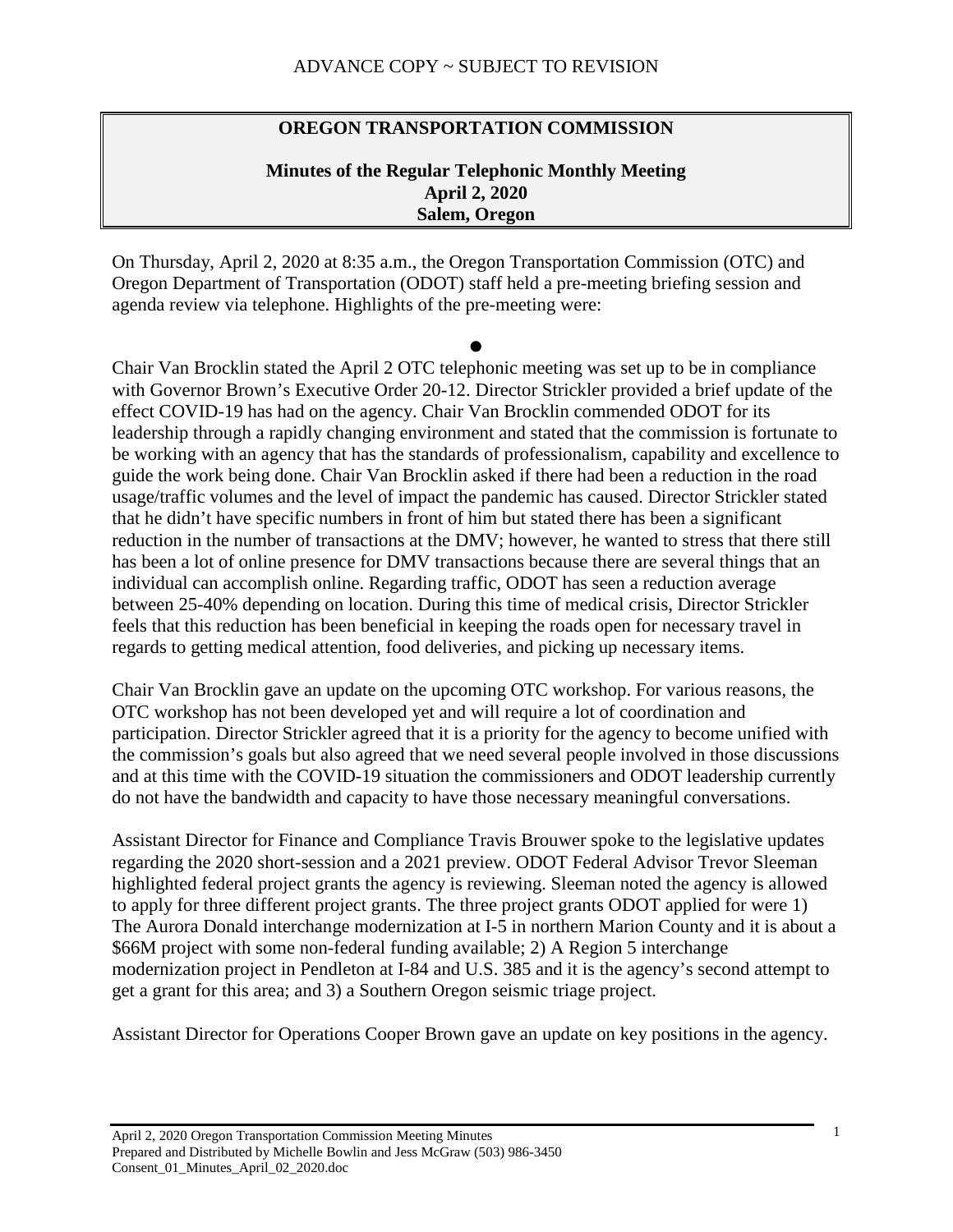

The regular meeting began at 9:35 a.m. at the Oregon Department of Transportation Headquarters in Salem, Oregon.

**Video recording of the meeting is available online through the commission website:**  [http://www.oregon.gov/ODOT/Get-Involved/Pages/OTC\\_Main.aspx](http://www.oregon.gov/ODOT/Get-Involved/Pages/OTC_Main.aspx)

Background materials for all agenda items are stored in **Director/Commission/History Center File, Salem, Oregon.**

Notice of these meetings was made by press release to local and statewide media circulation throughout the state. Those attending part or all of the meetings included:

Chair Robert Van Brocklin Vice Chair Alando Simpson Commissioner Julie Brown Commissioner Martin Callery Commissioner Sharon Smith Director Kristopher Strickler Asst. Director for Finance and Compliance Travis Brouwer Asst. Director for Operations, Cooper Brown Asst. Director for Government and External Relations Lindsay Baker Trans. Dev. Div. Admin. Jerri Bohard Delivery and Operations Deputy Division Administrator Mac Lynde Rail and Public Transit Div Admin Karyn Criswell Commission Chief of Staff Jess McGraw Commission Coordinator Michelle Bowlin

Chair Van Brocklin called the meeting to order at 9:35 a.m.



 $\bullet$ 

# *OTC Chair's Report*

#### *Agenda Item A*

Oregon Transportation Commission Chair Robert Van Brocklin welcomed the commission and listeners tuning into the meeting via livestream. He acknowledged the gravity of COVID-19 pandemic and thanked everyone for participating remotely in this meeting. He noted the commission and agency anticipate hosting the next several commission meetings virtually. He thanked all of the individuals who took the time to submit public comments in the weeks leading up to the April 2, 2020 meeting. He stated the commission reviewed all the public comments they received during that time and noted that the commission appreciates the public's continued participation in the commission and ODOT's work. He stated the commission values public comment and takes great care in considering the testimony it receives. He noted it's unfortunate the reality of the current situation does not allow the commission to accept in-person testimony right now but that the commission remains committed to accepting public comment in multiple ways.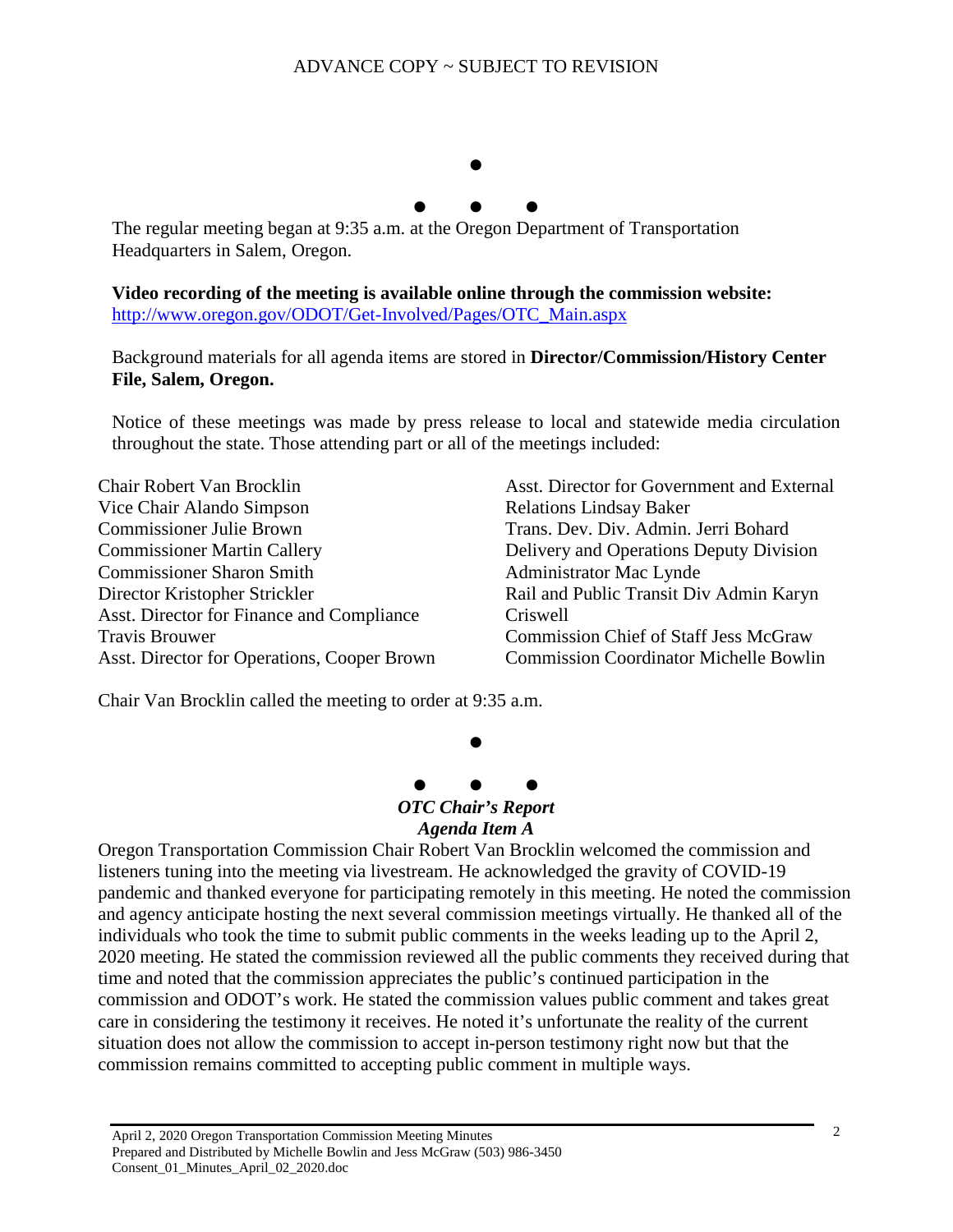

*Agenda Item B*

Director Strickler provided a report to inform the commission of five items of interest, which were: **1)** The new Public Transportation Division Administrator Karyn Criswell:

- After a nationwide recruitment effort, an internal candidate was selected. Criswell brings over 20 years of transportation experience in both the private and public sectors. Over the last five years Criswell has filled various roles within ODOT's Rail and Public Transit Division.
- **2)** ACEC Oregon Best in Category Transportation Award:

In February, ODOT received the ACEC Oregon Best in Category – Transportation Award at the 2020 Engineering Excellence Awards for the "trigger project" otherwise known as Phase 2 of the I-205 Paving, Auxiliary Lanes and ODOT RealTime Signs Project. Together with our partners, the department completed this project on time and on budget and ensured funding would keep flowing for transportation improvements throughout Oregon consistent with HB 2017 legislation.

**3)** ACEC's recognition of the Historic Columbia River Highway State Trail from Wyeth to Lindsey Creek:

The latest segment of the Historic Columbia River Highway State Trail (Wyeth to Lindsey Creek) received a Grand Award, submitted by Cornforth Consultants. This threemile section of Historic Columbia River Highway State Trail opened on August 3, 2019, creating a 12-foot wide, ADA-accessible paved trail, and connecting into previouslycompleted trail segments connecting the Starvation Creek Trailhead and Viento State Park.

**4)** Oregon Ignition Interlock Device (IID) Oversight Program:

Director Strickler noted the agency is seeing some dramatic improvements in the use of Interlocks and detection of "attempted" impaired driving in 2019 courtesy of this program. Oregon State Police (OSP) provided some statistics showing the importance of these devices. OSP identified at least five incidences where the required driver's breath sample was over the limit and, as a result, the driver had a minor provide a clean sample so the vehicle could be started and operated. These occurrences were caught on the Interlock camera. The legislation to provide oversight of these devices is working and we will continue to support OSP in their efforts. This is a successful joint effort of many partners, and we're proud to be one of them.

**5)** Urban Mobility Office Update:

Urban Mobility Office is up and operational! As directed by the commission, the Urban Mobility Office was established to develop in-house expertise in planning and delivering mega projects—which have unique dynamics not present in standard transportation projects—as well as work in concert with ODOT's regional teams to complement and coordinate these projects with all other regional transportation activities.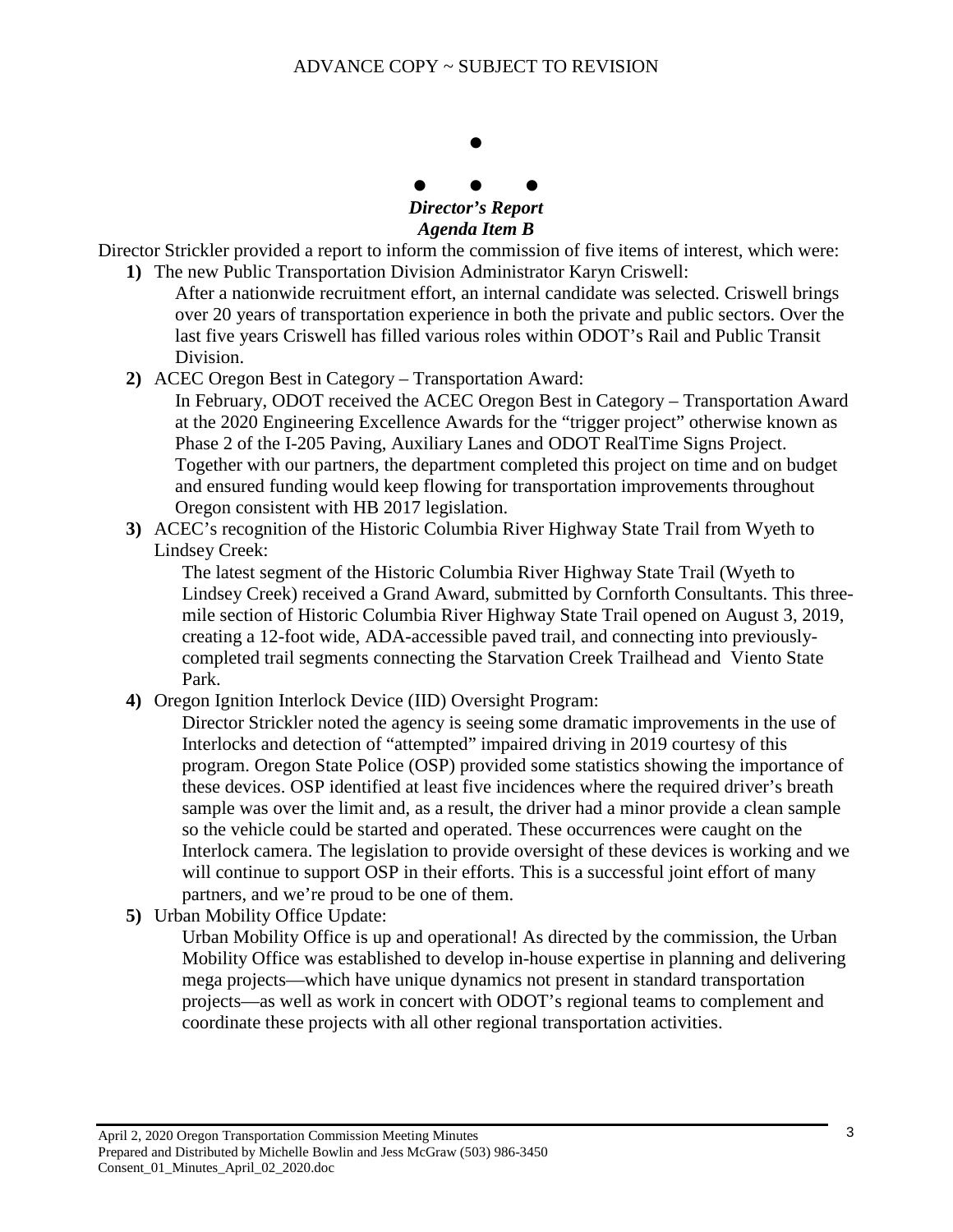# $\bullet$  $\bullet$   $\bullet$   $\bullet$ *Allocating Federal Highway Funds*

# *Agenda Item C*

The commission received an informational update on federal funding and were requested to approve additional funds to meet ADA legal settlement requirements, federal Bridge Program requirements and continue efforts to stand up the Tolling Program.

### *Background:*

*Developing the Statewide Transportation Improvement Program (STIP) requires ODOT to estimate federal and state resources that will be available seven years into the future. For example, the Commission approved the STIP funding allocation for 2021-2024 in 2017. This estimation exercise is particularly challenging given that the federal surface transportation authorization act (the FAST Act) expires on September 30, 2020—the day before the new STIP goes into effect. Without an authorization in place that provides some level of certainty around federal funding, ODOT is required to develop an educated guess about how much funding Congress will make available for the 2021-2024 STIP. This uncertainty is heightened by significant ongoing revenue shortfalls in the Highway Trust Fund that will force deep cuts in federal transportation funding if Congress does not transfer additional resources into the trust fund.*

*ODOT's best estimate of federal funds available through 2024 included a prudent risk mitigation strategy of assuming that federal funding in 2021 through 2024 would fall 10% below the final authorized funding level in 2020. This assumption, which is consistent with Commission practice for recent STIPs, is designed to avoid having to make deep cuts to projects if federal funding does not materialize; previous commissions have had to undertake these cuts and found it unpleasant. This assumption is also consistent with funding patterns seen in recent years. For example, after the expiration of a previous authorization act ODOT's federal funding peaked in 2010, fell 7.5% before reaching a low in 2015, and did not again exceed the 2010 level until 2020.*

*The Commission agreed to this risk mitigation assumption, with the caveat that the first \$40 million in federal funding that came in over and above the assumed level would go into a Strategic*  Investments program to enhance the transportation system. Given the uncertainty about whether the *program would be funded, the Commission did not develop criteria or a project selection process for the program. After funding the Strategic Investments program, any federal funding over and above the assumed level would go into Fix-It projects to preserve bridges, pavement, and other assets.*

*With the FAST Act about to expire and action by Congress on a new authorization by no means certain, ODOT now needs to return to the Commission to discuss how to use any unanticipated federal funds to address key priorities in a climate of deep uncertainty. In addition, the department has received some additional unanticipated federal funds in recent years that need to be allocated. ODOT anticipates working through the allocation of all of these funds over the course of the next several months in a process that will also consider revenue reductions due to the COVID-19 pandemic and other budgetary adjustments.*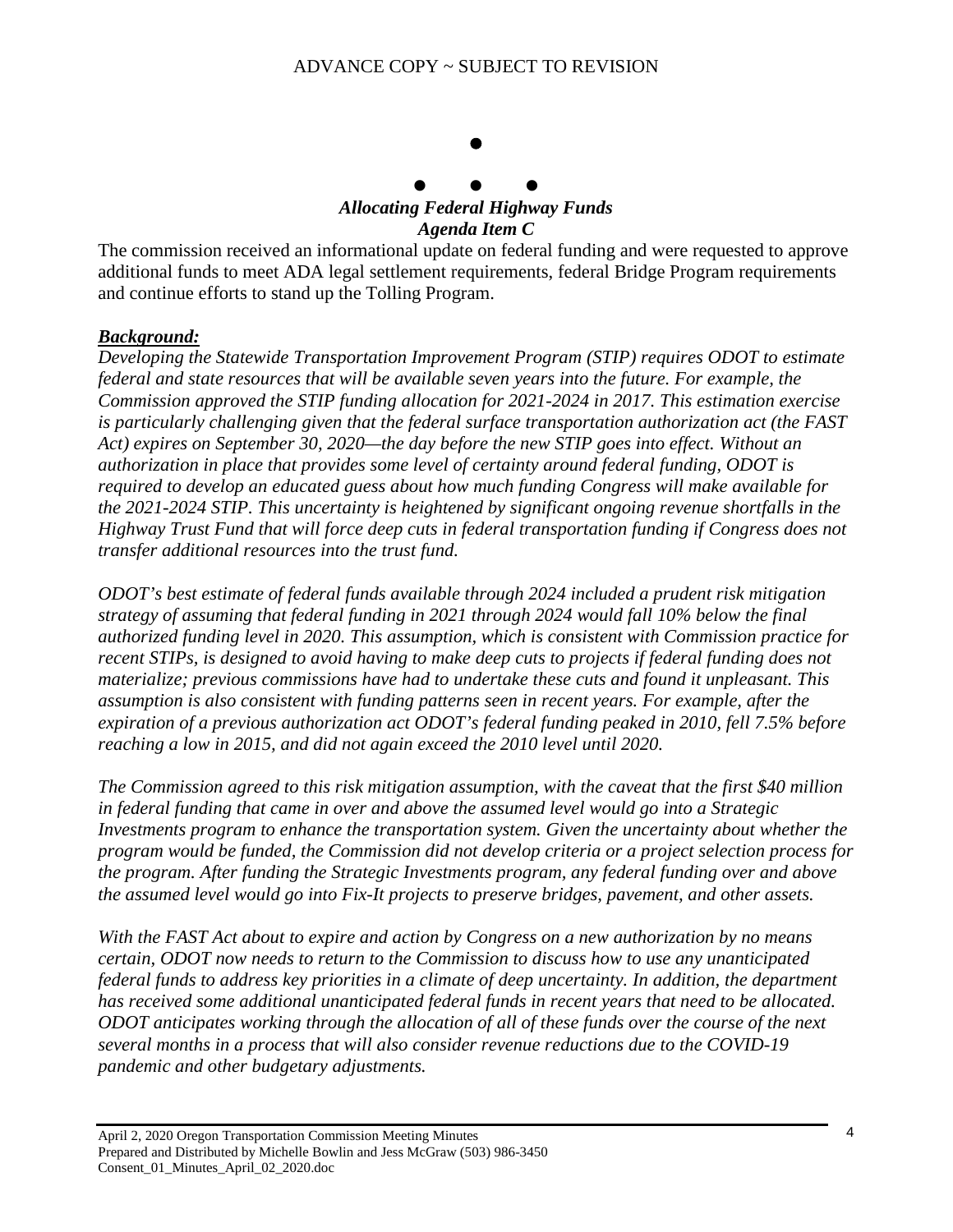*However, there are some time critical funding needs that require attention this month. As previously discussed with the Commission, additional investment is needed immediately to keep up with the requirements of the legal settlement to meet Americans with Disabilities Act (ADA) requirements and the Federal requirements to conduct routine bridge inspections and load rating analysis of bridges. The funding needs for these two programs are significant and require additional funds at various critical times through 2023.* 

### *ADA Legal Settlement*

*As the Commission is aware, ODOT reached a settlement agreement with the Association of Centers for Independent Living in March of 2017. In the agreement ODOT agreed to change practices related to compliance with the Americans with Disabilities Act.* 

*In response, ODOT established the ADA Program to meet the requirements of the settlement agreement. The Commission previously approved \$37M in the 2018-2021 STIP and advanced \$43M from the 2021-2024 STIP as initial funding for the program. In August 2019, the Commission also approved \$2M in the allocation of 2019 Federal Redistribution funding.* 

*The funding allocated to date has been focused on establishing the ADA Program and working to meet the various requirements of the legal settlement. Examples of some of the efforts to date include: assessment and inventory of all curb ramps on the state highway system; outreach and training to consultants, contractors, local partners, and ODOT staff; creating and maintaining a program to respond to ADA related complaints; retained a national ADA expert to serve as ODOT's Accessibility Consultant, in partnership with the plaintiffs; updated design and construction standards, and annual reporting to the plaintiffs. The remaining funds allocated to the program have been focused on projects to design and construct curb ramps. Initial efforts were focused on leveraging other existing projects to construct or reconstruct curb ramps in close proximity and pilot projects to validate innovative approaches for curb ramp only projects.* 

*The focus now is on projects that will construct a substantial number of curb ramps each year across the state – more than 3,000 curb ramps each year. These curb ramp only projects will pick up intensity this year, with nine projects scheduled to go to construction in June, and more to follow. While ODOT is learning from other states and local agencies on costs for constructing this many curb ramps, there is uncertainty in what the true costs of these projects will be. With all of the current ADA Program funds allocated, additional funding is required through 2023 to continue curb ramp construction projects, scope pedestrian activated signals, and support various program-related activities to meet the settlement agreement. Beginning in 2024, the program should be on-cycle with the STIP and funding needs will be identified as part of the regular STIP funding allocation process.* 

*The following table summarizes funding needs and when funds need to be made available through 2023. These estimates reflect the best available information to date on the costs for delivering curb ramps. Based on the projects that go to construction in June 2020, future estimates will be updated to reflect market conditions for this type of work in Oregon.*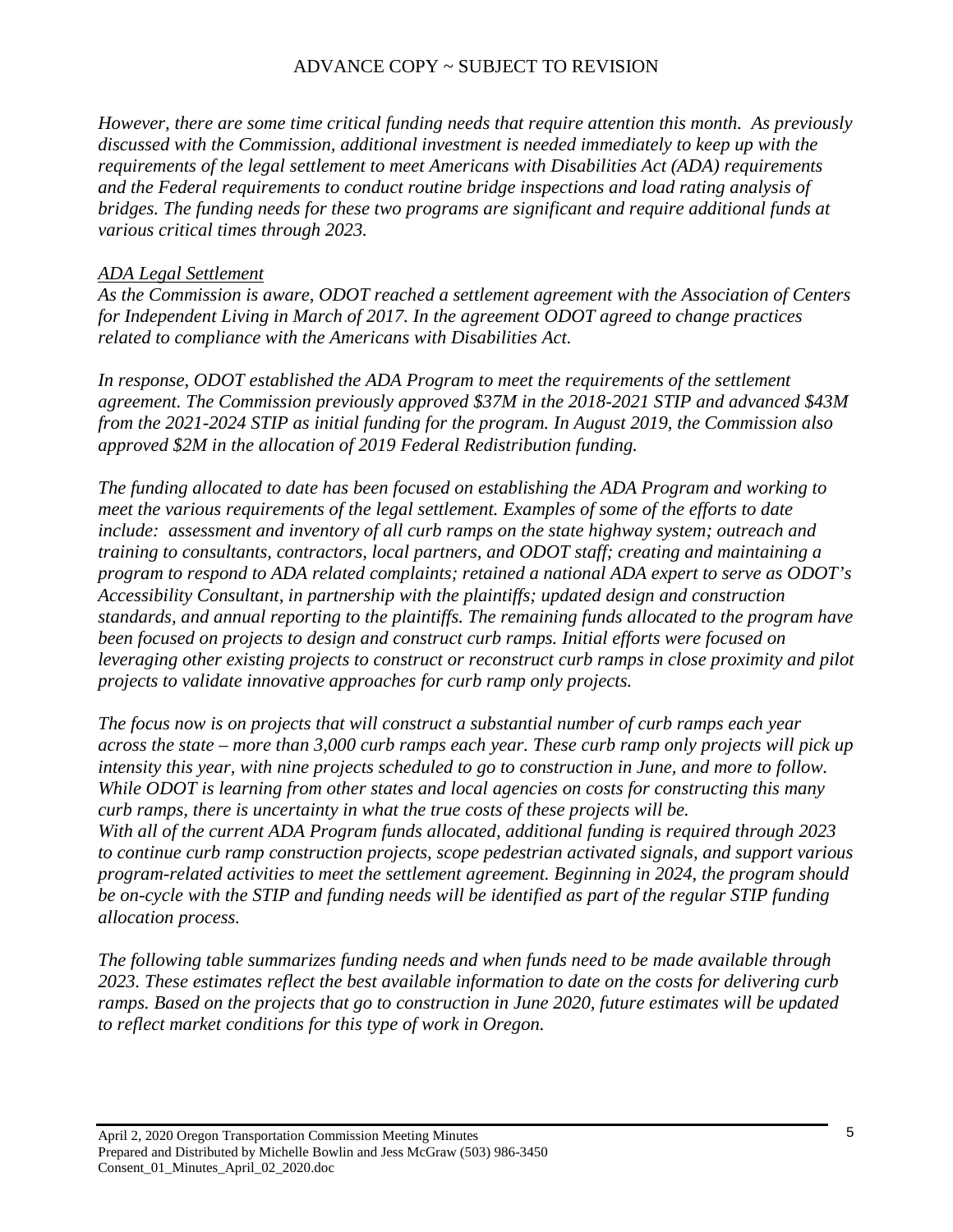|                          | <b>Additional Funding Needed By</b> |              |                          |
|--------------------------|-------------------------------------|--------------|--------------------------|
|                          | April 2020                          | October 2020 | <i>September</i><br>2022 |
| 2020 Projects            | \$19,000,000                        |              |                          |
| 2021 & 2022 Projects     | \$26,200,000                        | \$45,900,000 |                          |
| 2023 Projects            |                                     | \$17,500,000 | \$30,600,000             |
| Scope Pedestrian         | \$4,000,000                         |              |                          |
| <b>Activated Signals</b> |                                     |              |                          |
| Responding to ADA        |                                     | \$2,000,000  | \$2,000,000              |
| Comments, Questions,     |                                     |              |                          |
| Concerns, Requests       |                                     |              |                          |
| Continue Training of     |                                     | \$2,000,000  |                          |
| Contractors &            |                                     |              |                          |
| Inspectors               |                                     |              |                          |
| <b>TOTALS</b>            | \$49,400,000                        | \$67,400,000 | \$32,600,000             |

# *Federal Bridge Program*

*In early 2019, as part of the overall Project Delivery Improvement effort, ODOT initiated a complete review of the Bridge Program. The review identified several significant issues within the Bridge Program, and steps have already been taken to make the necessary changes. In the spirit of continuous improvement, the review of the Bridge Program is continuing and will likely identify additional changes.* 

*As the Commission is aware, FHWA recently conducted a review of the ODOT National Bridge Inspection Program and produced a finding of non-compliance, requiring three letters of corrective action specific to the inspection program. These are in addition to several previous letters of corrective action for bridge inspections and load ratings.* 

*ODOT takes our stewardship responsibilities seriously and is working aggressively to regain compliance with the Federal requirements. The ODOT Bridge Program provides the statewide oversight, inspection, and load ratings analysis for all bridges open for public use, except for those owned by Federal agencies. Currently, \$21.8M per biennium is allocated to the Bridge Program for*  inspection and load rating purposes, which has not kept up with the requirements. Due to the *backlog of bridge inspections and load rating analysis and the historic underinvestment in those areas, it is imperative that additional funding be approved to meet those needs. ODOT staff positions are being temporarily reallocated to these efforts and additional consultant resources will be needed to complete the work and regain compliance with FHWA requirements.* 

*The following table summarizes the estimated funding needs and when funds need to be made available through 2023. Beginning in 2024, the inspection and load rating programs should be oncycle with the STIP and funding needs will be identified as part of the regular STIP funding allocation process. These estimates reflect the best available information to date on the costs for delivering this work. Based on the increasing amount of effort taken, future estimates will be*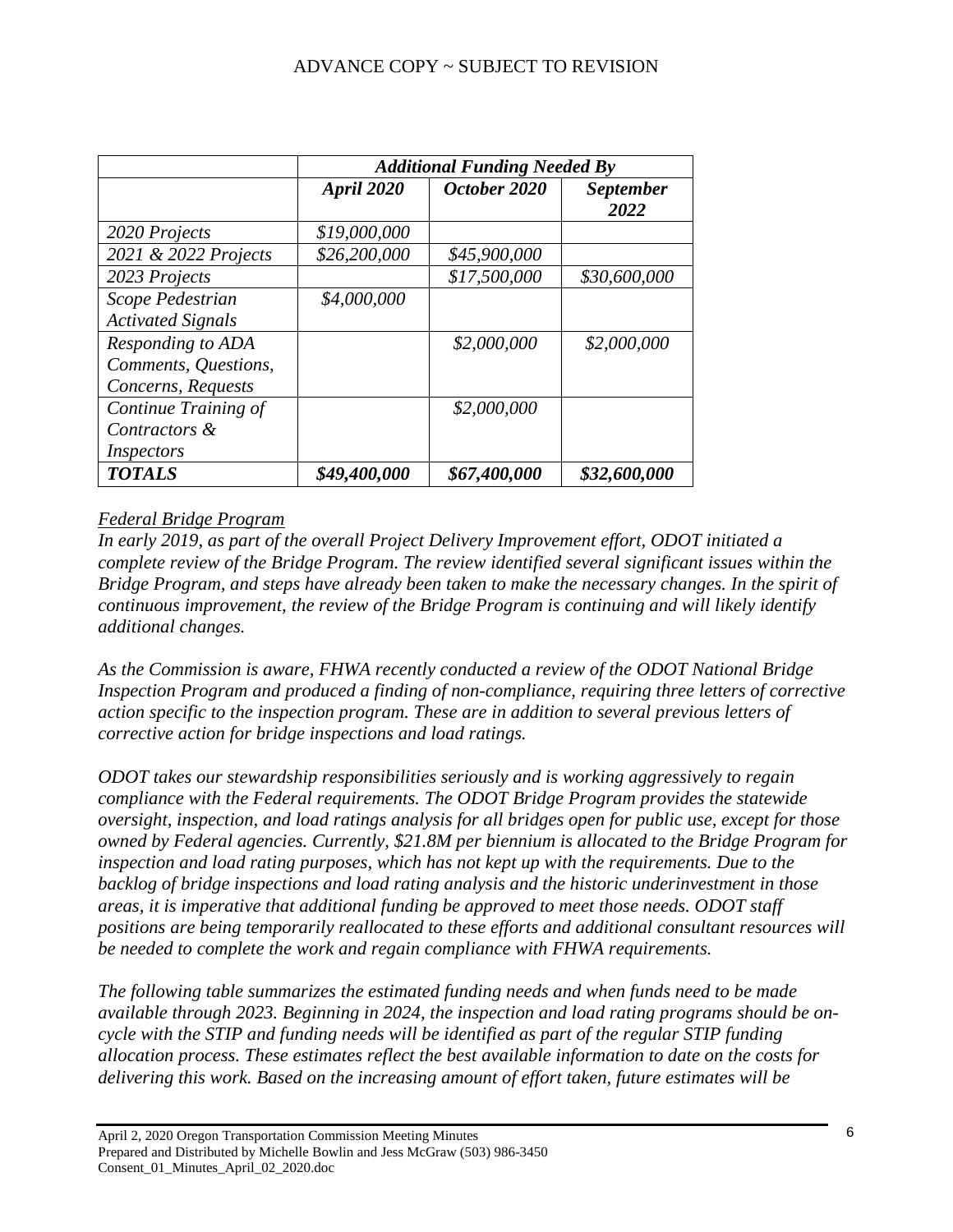|                             | <b>Additional Funding Needed By</b> |                  |                  |
|-----------------------------|-------------------------------------|------------------|------------------|
|                             | April 2020                          | <b>June 2021</b> | <b>June 2023</b> |
| Load Rating - ODOT Bridges  | \$7,138,000                         | \$6,376,000      | \$3,725,000      |
| Load Rating - Local Agency  | \$3,526,000                         | \$12,384,000     | \$3,841,000      |
| <b>Bridges</b>              |                                     |                  |                  |
| $Inspection - ODOTBridges$  | \$1,998,000                         | \$11,150,000     | \$11,816,000     |
| $Inspection - Local Agency$ | \$822,000                           | \$5,016,000      | \$5,317,000      |
| <b>Bridges</b>              |                                     |                  |                  |
| <b>TOTALS</b>               | \$13,484,000                        | \$34,926,000     | \$24,699,000     |

*updated to reflect changes in the approach for conducting this work and real-time market conditions.*

*The funds identified above will support the FHWA required bridge inspection and load rating analysis needs. Based on the load rating analysis, some bridges will be required to be "posted" to restrict some loads from crossing the structure – specifically special hauling vehicles and large emergency vehicles. None of the funding identified will be available to make improvements to those bridges so they can avoid being "posted". As the Commission considers how to allocate future funds, a suggestion might be to allocate some funds to bridge strengthening efforts on both state and local bridges, based on critical need.*

# *Tolling Program*

*Efforts have been underway to stand up the Tolling Program as required by HB 2017. The Commission has allocated \$5.1 million of funding previously for the planning process. An additional \$10 million is needed to support the National Environmental Policy Act (NEPA) preliminary work for I-5 and the NEPA process for I-205, and the procurement of a General Tolling Consultant (GTC). The full funding needed to build an operational tolling program will be much larger, in the \$35 – 50M range, and will be refined in preparations for future discussions and actions with the Commission over the next few months.*

### *ODOT Recommendation*

*How to allocate the unanticipated federal funds and continue to meet the needs of the ADA, Bridge and Tolling programs, as well as other priority investment areas, will be an on-going dialogue with the Commission and with other partners over the next several months. ODOT will refine and update costs estimates over time to better inform the future needs in critical program areas.* 

*Specific to this request, ODOT recommends the approval of the following:*

- *Approve \$49,400,000 for the ADA Program to continue to meet the requirements of the settlement agreement for 2020 and the development costs for projects in 2021.*
- *Approve \$13,484,000 for the Bridge Program to continue to meet the requirements for bridge inspection and load ratings through the current biennium.*
- *Approve \$10,000,000 for additional tolling work.*
- *Direct ODOT to develop a strategy to fund ADA, Bridge, Tolling and other critical needs such as the Interstate Bridge Replacement Program. The strategy will include the use of the remaining and projected unanticipated federal funds and potential reallocations of existing*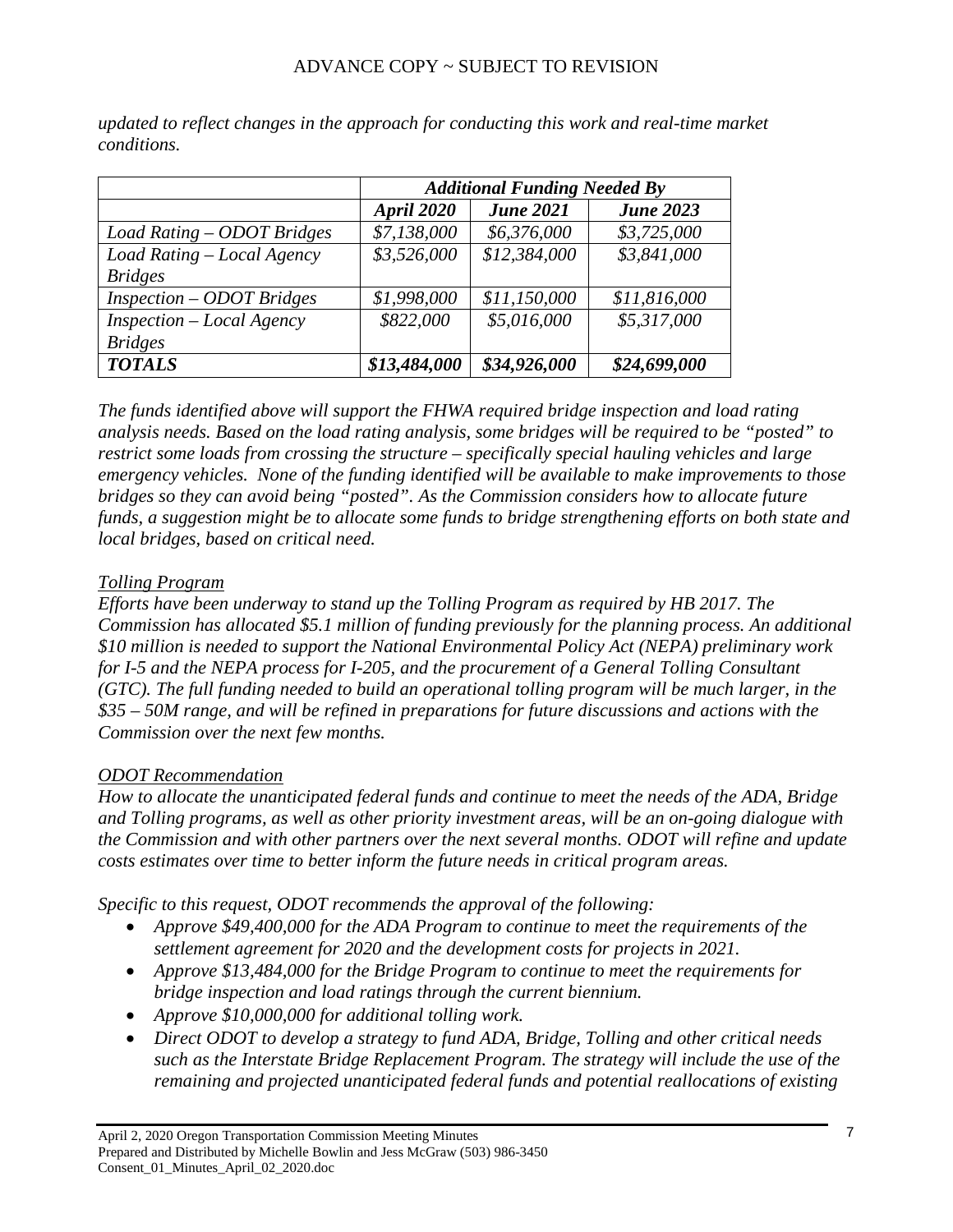*STIP funds. This strategy will presented to the Commission over the next few months with a decision anticipated in summer 2020.*

### *Presentation:*

ODOT Assistant Director for Revenue, Finance and Compliance Travis Brouwer and ODOT Delivery and Operations Deputy Division Administrator Mac Lynde presented a [PowerPoint](https://www.oregon.gov/odot/Get-Involved/OTCSupportMaterials/Agenda_C_Allocating_Federal_Highway_Funds_PPT.pdf) on the federal funding allocation in the 2021-2024 Statewide Transportation Improvement Program (STIP). Brouwer provided background on Oregon's federal highway funding. He noted with the federal surface transportation authorization act (FAST Act) about to expire and action by Congress on a new authorization by no means certain, ODOT needs to turn to the commission to discuss how to use any unanticipated federal funds to address key priorities in a climate of deep uncertainty. He noted the department has received some additional unanticipated federal funds in recent years that need to be allocated. ODOT anticipates working through the allocation of all these funds over the course of the next several months in a process that will also consider revenue reductions due to COVID-19 pandemic and other budgetary adjustments. He noted there are critical funding needs that require attention for the month of April. Lynde noted additional investment is needed immediately to keep up with the requirements of the legal settlement to meet Americans with Disabilities Act (ADA) requirements and to conduct routine bridge inspections and load rating analysis of bridges. Lynde gave an overview of the immediate and long-term financial needs for ADA curb ramps, bridge inspection and rating and tolling National Environmental Policy Act (NEPA) and system development to maintain progress in those areas. He noted the agency is still trying to understand what all of its needs are longer term but didn't want to give the commission the impression that what ODOT is asking for today is the only need for the listed programs. Lynde noted there will be an ongoing dialogue with the commission and with other partners over the next several months to determine how to allocate the unanticipated federal funds and continue to meet the needs of ADA, Bridge and Tolling programs, as well as other priority investment areas. ODOT will refine and update cost estimates over time to better inform the future needs in critical program areas. He noted specific to the request, ODOT recommends the approval of \$49,400,000 for ADA program, \$13,484,000 for the Bridge Program and \$10,000,000 for additional tolling work. Brouwer noted this is part of a larger, more comprehensive discussion about how ODOT allocates funding in the STIP. Therefore, in addition to the request of approving the immediate funds, Brouwer requested the commission to direct ODOT to develop a strategy to fund ADA, Bridge, Tolling and other critical needs such as the Interstate Bridge Replacement Program. The strategy will include the use of the remaining and projected unanticipated federal funds and potential reallocations of existing STIP funds. He noted the strategy will be presented to the commission over the next few months with decision anticipated in summer 2020.

#### *Discussion:*

Vice Chair Simpson thanked Lynde and Brouwer for the update and asked if ODOT has started to develop a strategy to ensure there is an allocation or a percentage that will be dedicated to Oregon businesses or certified small/minority businesses. Lynde noted a goal or target has not been set but they have been learning what it takes to complete the work in concert with contractors. He noted there are several pilot projects, some with smaller firms, to understand what it takes to build a compliant curb ramp. He noted the division received feedback from contractors stating the division needed to tweak its approach because it had been too geographically dispersed. He noted the division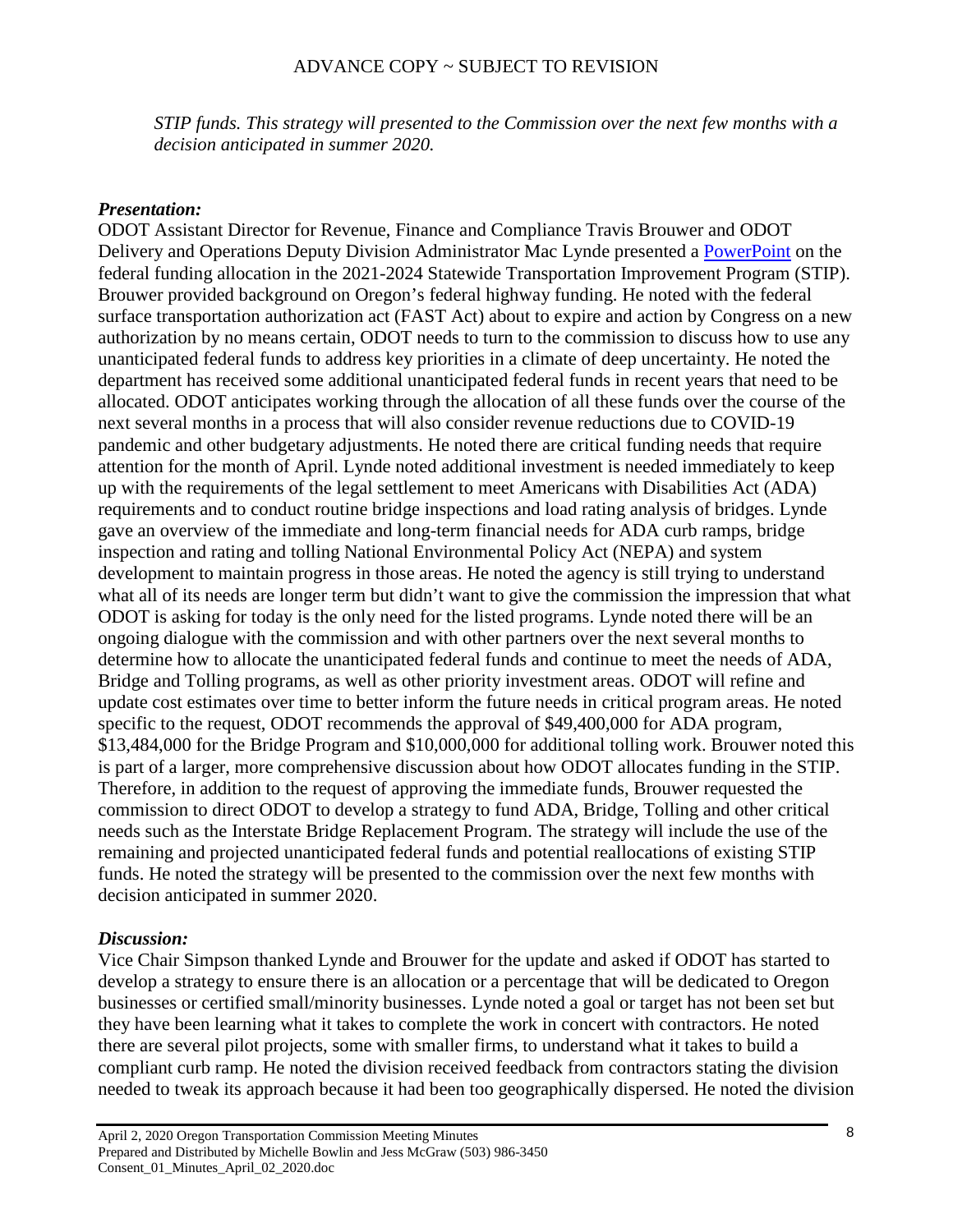did take a slight shift to address the contractors' concerns but he noted the division is going to be making additional changes to how it breaks up contracts into manageable pieces and make them approachable and desirable.

Chair Van Brocklin and Commissioners Smith, Brown and Callery did not have follow up questions.

### *Action:*

Commissioner Callery moved and seconded the motion and approved the allocation of federal funds to the ADA Program, the Bridge Program, and for additional tolling work and directed ODOT to develop a strategy to fund ADA, Bridge, Tolling and other critical needs such as the Interstate Bridge Replacement Program. Chair Van Brocklin, Commissioners Simpson, Brown, Callery and Smith unanimously approved the motion.



*1. Approve the minutes of the January 23, 2020 commission meeting in Lake Oswego.*

- *2. Confirm the next two commission meeting dates:*
	- o *Thursday, April 16, 2020 telephonic commission meeting in Salem.*
	- o *Thursday, May 14, 2020 telephonic commission meeting in Salem.*
- *3. Adopt the resolution to acquire real property by purchase, condemnation, agreement or donation:*
	- *a) Retroactively adopt the Right of Way Resolution for February 2020.*
	- *b) Adopt the Right of Way Resolution for March 2020.*
- *4. Approve the following Oregon Administrative Rules:*
	- a) *Amendment of 734-020-0014, 734-020-0015, 734-020-0016 relating to the establishment of speed zones on public roads. Attachment; rule text changed since notice was filed.*
	- b) *[Amendment](https://www.oregon.gov/odot/Get-Involved/OAR%20012020/OWRATI%20noticeTCcombined.pdf) of 734-072-0010, 735-176-0170, 740-010-0010, 740-020-0010, 740-045- 0010, 740-045-0025, 740-045-0120, 740-045-0150, 740-055-0110, 740-300-0040 relating to elimination of the Oregon Weight Receipt and Tax Identifier and associated fee.*
	- c) *[Amendment](https://www.oregon.gov/odot/Get-Involved/OAR%20122019/734-020-0014NoticeTC.pdf) of 735-020-0010 relating to acceptable primary ownership documents for the purpose of perfecting a security interest.*
	- d) *[Amendment](https://www.oregon.gov/odot/Get-Involved/OAR%20012020/735-108-0070NoticeTC.pdf) of 735-108-0070 relating to the update of fog lamp requirements to current SAE standards.*
	- e) *[Amendment](https://www.oregon.gov/odot/Get-Involved/OAR%20012020/740-100-0010NoticeTC.pdf) of 740-100-0010, 740-100-0065, 740-100-0070, 740-100-0080, 740-100- 0085, 740-100-0090, 740-100-0100, 740-110-0010 relating to the annual readoption of Federal Motor Carrier Safety Regulations and the elimination of the Electronic Logging Device exemption.*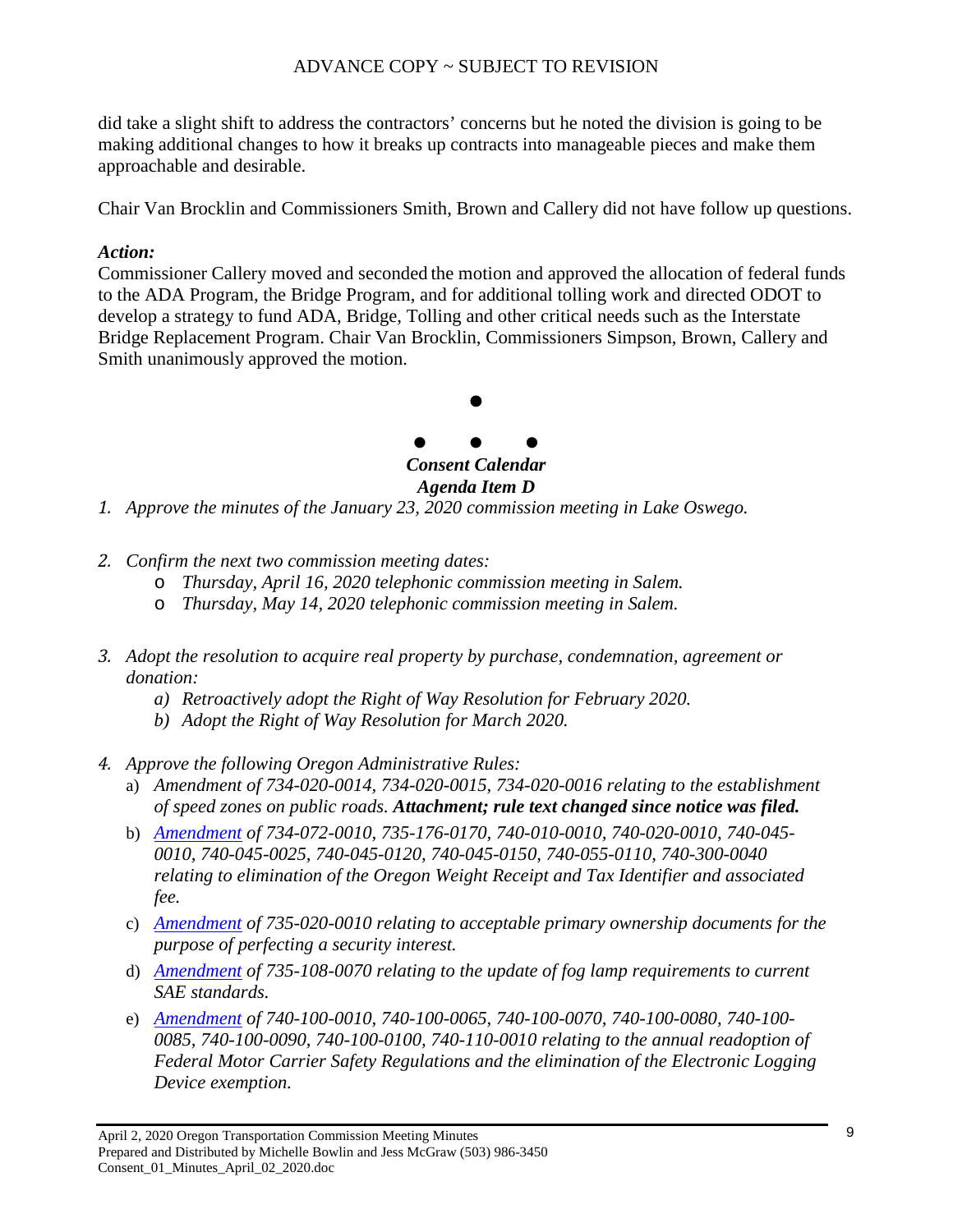- f) *[Amendment](https://www.oregon.gov/odot/Get-Involved/OAR%20012020/740-200-0010NoticeTC.pdf) of 740-200-0010, 740-200-0020, 740-200-0030, 740-200-0040 relating to the 2020 adoption of International Registration Plan (IRP), International Fuel Tax Agreement (IFTA) and Heavy Vehicle Use Tax (HVUT) federal regulations and registration fee refund in certain circumstances.*
- *5. Adopt Temporary Administrative Rule to set eligibility and definitions for the Rural Veterans Healthcare Transportation (RVHT) Grant Program and approve the 2019-21 RVHT program requirements prescribed by the Special Transportation Fund (STF) Discretionary Grant Program.*
- *6. Accept the monthly progress report and status update on the ongoing work efforts related to implementation and execution of initiatives and projects required under House Bill 2017 (2017 Transportation Funding).*
- *7. Approve the financial charges incurred by the Oregon Department of Transportation Director for the fiscal year ended June 30, 2019.*
- *8. Accept the Oregon Department of Transportation's internal audit report on construction bid communications.*
- *9. Accept the Oregon Department of Transportation's internal audit management letter 20-01 which followed up on contract administration practices at the Commerce and Compliance Division (formerly Motor Carrier Transportation Division).*
- *10. Approve the Oregon Department of Transportation's 2021 legislative concepts for submission to the Department of Administrative Services.*
- *11. Approve the Continuous Improvement Advisory Committee (CIAC) recommendation for agencywide Key Performance Measure revisions to submit to the Oregon State Legislature for consideration in the 2021 Legislative Session.*
- *12. Approve an intergovernmental agreement between the Oregon Department of Transportation and the Washington State Department of Transportation governing the Interstate Bridge Replacement Program, including program funding commitments from each state.*
- *13. Approve the 2019 Oregon Transportation Safety Performance Plan—Annual Evaluation.*
- *14. Approve recommended project in the city of Tillamook for \$165,594 and for the reduced match of 20% as part of the Safe Routes to School Rapid Response Grant Program.*
- *15. Approve an open public comment period for an amendment including technical corrections to the Oregon State Rail Plan.*
- *16. Approve amending the Oregon Highway Plan (OHP) for Alternate Mobility Targets in various highway segments in:*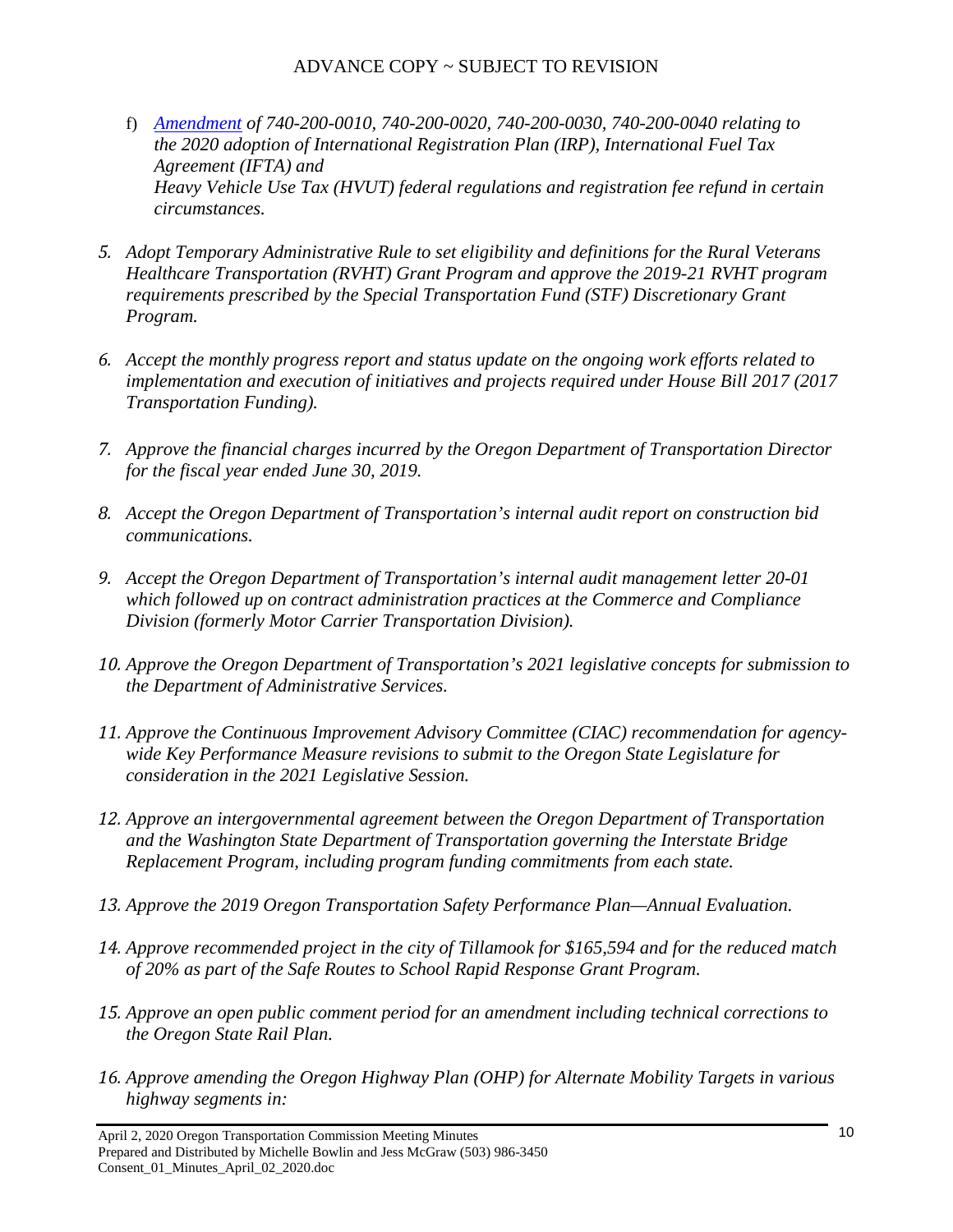- *a) U.S. 30 in Scappoose.*
- *b) U.S. 101 in Lincoln City.*
- *c) U.S. 101 in Gearhart.*
- *d) OR 99W and OR 219 in Newberg.*
- *e) OR 99W and OR 18 in Yamhill County.*
- *f) U.S. 20, OR 99E and OR 164 in the Albany Area Metropolitan Planning Organization (AAMPO) Study Area.*
- *g) U.S. 101 in Warrenton.*
- *h) Three intersections in Lane County (OR 225 at 30th Avenue and OR 126 at Territorial Highway).*
- *i) Four intersections in Eugene and Springfield (OR 569- Randy Papé Beltline at West 11th Avenue, I-105 westbound off-ramp at Coburg Road, OR 126B (Main Street) at 42nd Street, OR 126B (Main Street) at Bob Straub Parkway).*
- *17. Approve an increase in funding for the Interstate 5: Medford Viaduct protective right of way purchase project from \$480,000 to \$1,480,000. The additional funding will come from the Region 3 Fix-It Program.*
- *18. Approve to adopt the Findings of Compliance (Exhibit B) to adopt the Oregon 140: Atlantic Avenue Intersection Improvement project and alternative mobility target into the Oregon 140 Corridor Plan (I-5: Exit 35 to Brownsboro – Eagle Point Road) and to add an alternative mobility target to the Oregon Highway Plan (OHP) for the Oregon 140: Atlantic Avenue Intersection Improvement project.*
- *19. Approve amending the Oregon Highway Plan and Resolution as prescribed in the terms of Jurisdictional Transfer (JT) Agreement No. 824 to eliminate Unit A of Crater Lake State Highway 62 (Oregon 22) and Crater Lake Avenue Frontage Road from the Oregon Highway Plan, transfer jurisdiction, maintenance and control over Unit A from the State of Oregon to Jackson County and direct Oregon Department of Transportation to take all actions necessary to transfer all rights, title and interest of Unit A to Jackson County.*

# *Discussion:*

Lynde provided the commission with further detail regarding consent calendar item 4a, the a*mendment of 734-020-0014, 734-020-0015, 734-020-0016 relating to the establishment of speed zones on public roads.* He noted for several years ODOT has been working with a group of stakeholders on a conversation that's specific to how the agency sets speeds within the state. Currently that authority resides with the department for all public roads across the state. He noted the department controls the decision on approving what speed is set for a given road, street, highway or interstate. He noted there has been a lot of discussion, and at the national level that the department is heavily engaged in, over the past few years around changing industry standards as well as national research on approach for setting speed zones to better reflect the context or the environment in which that facility operates. He noted the department assembled a speed zone roundtable group that consisted of experts from the department, cities and counties across the state to help inform the direction of setting speed zone. The roundtable group led to national research being infused into the Oregon process and an update to our administrative rules. In addition, the department has the statutory Oregon Speed Zone Review Panel who blessed the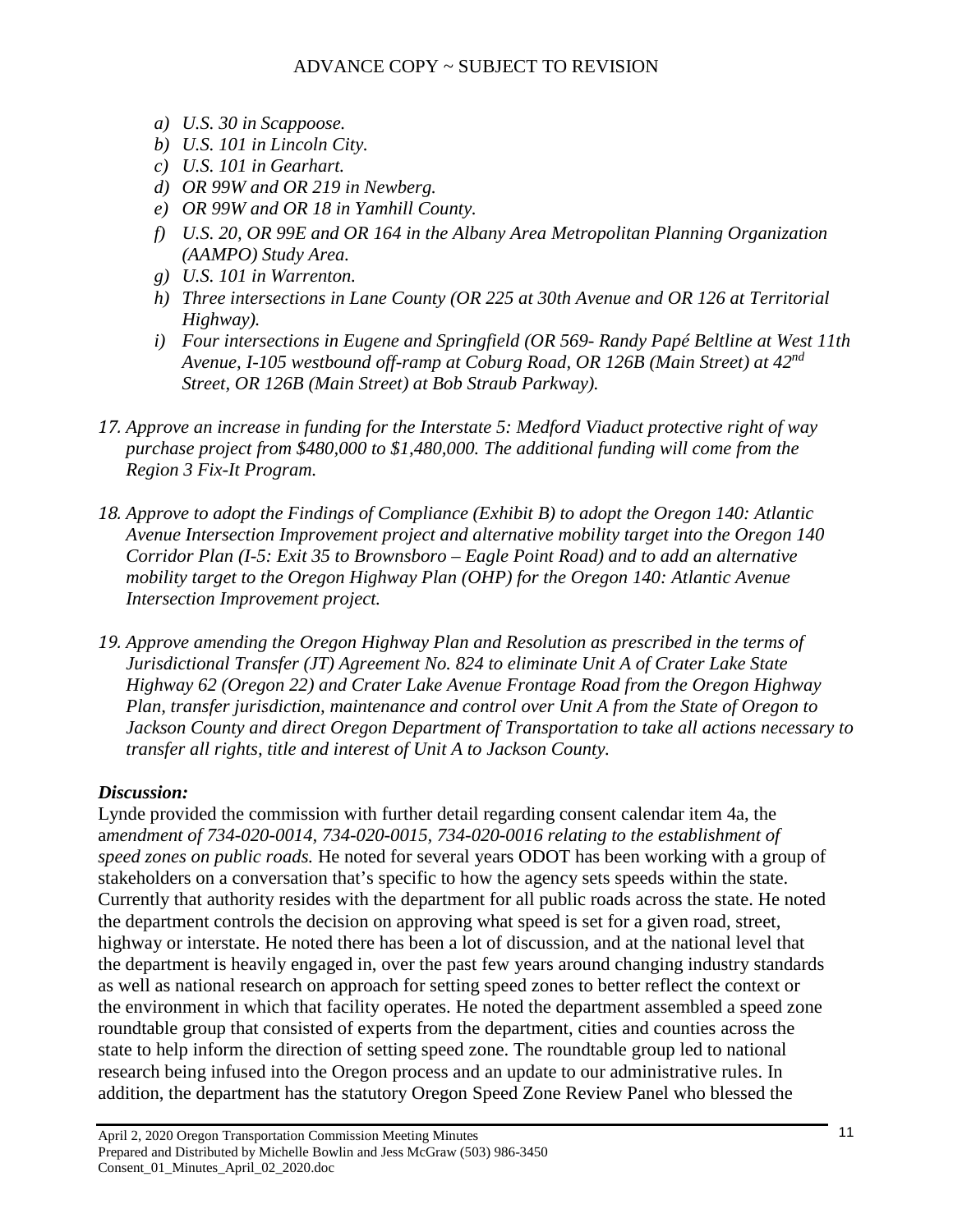administrative rule changes by unanimous vote. He noted the comments the commission received from the city of Portland, who is in support of the rules but did flag some concerns around process and changes, and the letter from the chair of the Oregon Speed Zone Review Panel, in support of the direction that they unanimously approved. He noted the Oregon Speed Zone Review Panel was open to the public and noted the comments are a reflection of that unanimous decision by the Oregon Speed Zone Review Panel. Lynde requested the commission to approve consent item 4a in line with the administrative rules as recommended and approved by the Oregon Speed Zone Review Panel.

### *Action:*

Chair Van Brocklin declared a potential conflict interest with consent item 3A and abstained from voting. Commissioner Callery moved and seconded consent 3A and retroactive approval as of February 20, 2020. Commissioners Brown, Smith, Simpson and Callery approved the motion. Van Brocklin abstained from voting.

Commissioner Callery moved and seconded to approve the remaining consent items in block, those being consent items 1, 2, 3B and 4-19. Commissioners Brown, Smith, Simpson, Callery and Van Brocklin unanimously approved the motion.

*The commission took a break at 10:30 a.m. and returned at 10:40 a.m. Chair Van Brocklin took roll call, Vice Chair Simpson, Commissioners Brown, Callery and Smith confirmed their attendance on the conference call.* 

# $\bullet$  $\bullet$   $\bullet$   $\bullet$ *Rose Quarter Improvement Project Progress Update Agenda Item E*

The commission received an update on the Interstate 5 Rose Quarter Improvement Project and was requested to provide direction to the Oregon Department of Transportation (ODOT) on the project's environmental review process.

### *Background:*

*At the January 23, 2020 Oregon Transportation Commission (OTC) meeting, the commission provided ODOT with Project-specific direction on next steps. The commission directed ODOT to:*

- *Provide regular Project progress updates to the OTC and community.*
- *Establish a Rose Quarter Executive Steering Committee and Community Advisory Committee.*
- *Conduct an Independent Highway Cover Evaluation.*
- *Recommend Project principles and values, including equity principles, for possible adoption by the commission.*
- *Continue to coordinate with regional partners.*
- *Consider a Project environmental peer review for the air quality and noise environmental technical report findings.*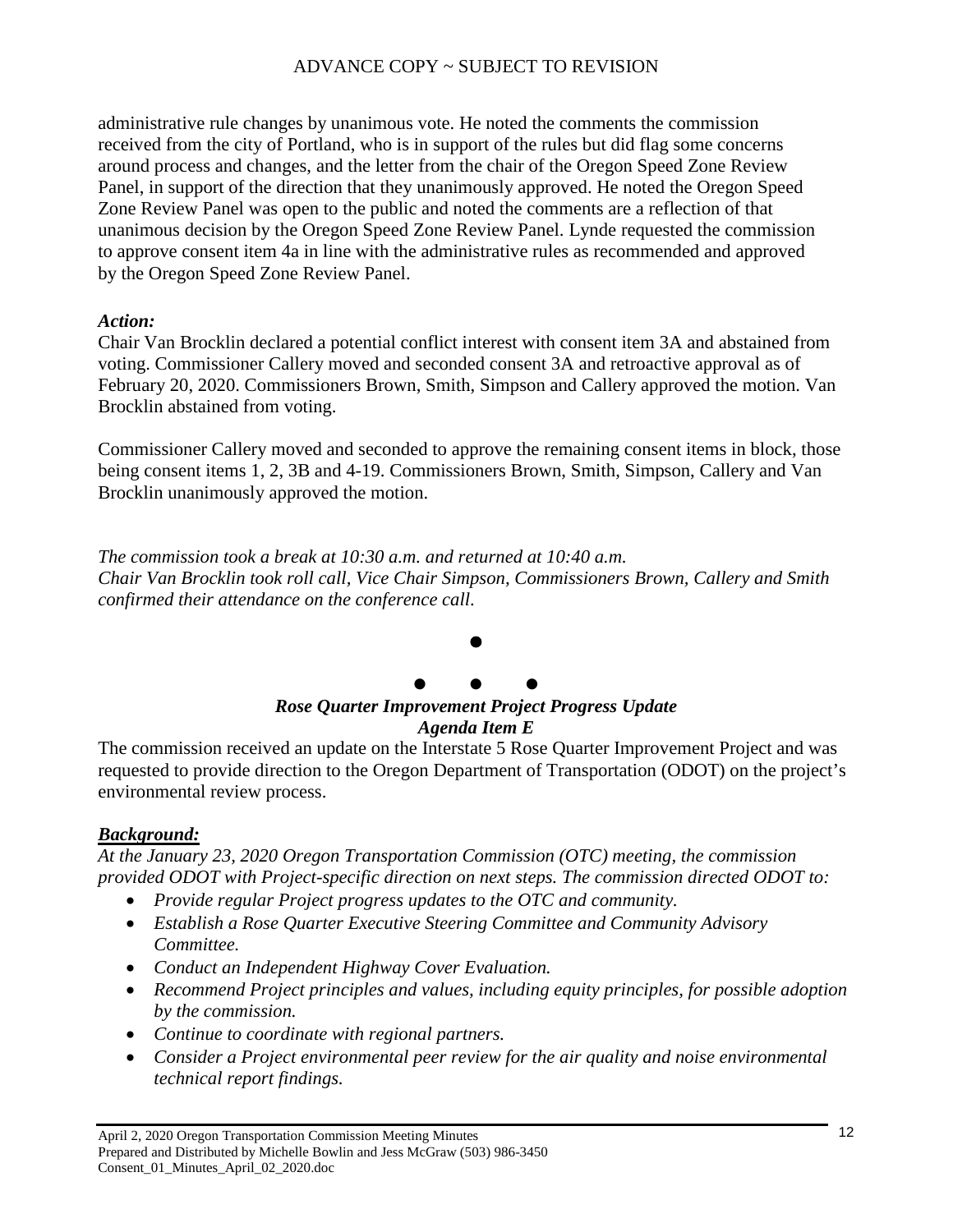- *Undertake further steps to establish congestion pricing on I-5 in as close proximity to the completion of the Rose Quarter Project as is reasonably feasible.*
- *Continue to work with Portland Public Schools to attempt to address their Project concerns.*

*The commission also set a March 20, 2020 deadline to provide ODOT with direction on the environmental review process, including directing ODOT to complete an Environmental Assessment or direct ODOT to conduct an Environmental Impact Statement.* 

*This agenda item will present the OTC with the opportunity to receive a progress update on these action items, hear additional public comment on the Interstate 5 Rose Quarter Improvement Project, and discuss next steps and direct ODOT on how to proceed with the environmental review process.* 

# *Presentation:*

ODOT Director for Urban Mobility Office Brendan Finn presented a [PowerPoint](https://www.oregon.gov/odot/Get-Involved/OTCSupportMaterials/Agenda_D_Rose_Quarter_Progress_Update_PPT.pdf) and gave a brief progress update on the recently established Urban Mobility Office. He highlighted the work they are doing such as the mega projects mandated in HB 2017, beginning efforts of the Replacement Interstate 5 Bridge Program, and overseeing the implementation of congestion pricing through the tolling program. Finn gave an overview of the Rose Quarter Improvement Project and highlighted the main elements of the project which include the auxiliary lane safety improvements to Interstate 5, highway covers, pedestrian and bridge crossing, and multimodal street improvements. The multimodal aspects of the project are a reflection of guidance from the commission, legislature and the governor to encourage all modes of transportation and meet the mobility needs of all Oregonians. He noted the project will also seek to connect the Albina community that was displaced from their homes and cultural center by the construction of Interstate 5.

He noted that in the response to the commission's actions at the January 23, 2020 meeting, the Urban Mobility Office has been in regular contact with its regional partners. He noted Dr. Steven Holt from Try Excellence will be leading the work. He has worked extensively in the Albina community on restorative justice initiatives. Dr. Steven Holt from Try Excellence provided a brief framing of the project and where it stands today. ODOT Rose Quarter Project Director Megan Channell gave an overview of other action items the commission directed the Rose Quarter Project team to do at the January 23, 2020 meeting and provided a progress update. Channell noted the team has stood up a Community Advisory Committee (CAC) and the purpose of the committee is to bring the community interests and values into the project decision-making process. Channell highlighted recommendations the project team has received from its partners over the past few months that have guided the work moving forward. She noted they have heard key themes from their local and regional partner agencies related to project governance structure, greenhouse gas emissions, advancing racial equity and a commitment to restorative justice, and the need for strong accountability from ODOT to partner agencies. Channell gave an overview of the actions the team took in response to the partner agencies' recommendations. Channell noted the project team and commission received over 460 public comments related to the Rose Quarter Improvement Project agenda item. She noted the public comments were included in the commission meeting packets and are available on the [OTC website.](https://www.oregon.gov/ODOT/Get-Involved/Pages/OTC_Main.aspx) Channell noted the team is requesting the commission to provide ODOT with direction on the project's environmental review process.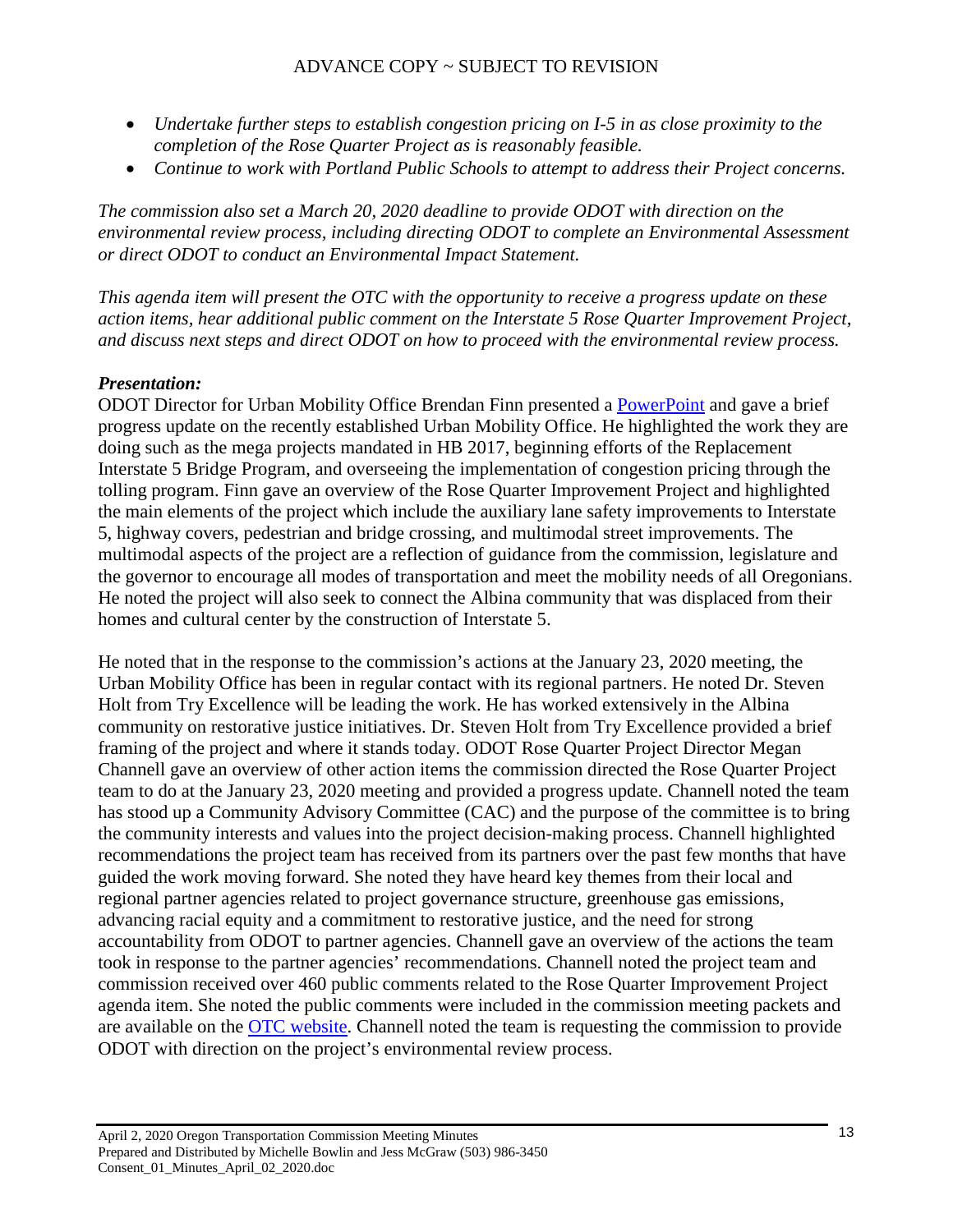### *Discussion:*

Chair Van Brocklin asked Channell and Finn to provide context about the environmental review process for the project. Channell noted there was key partnership developed back in 2010 and 2012 between the city of Portland and ODOT in looking at transportation investments and improvements needed to address the statewide needs on Interstate 5 with the local land use needs within the Albina community. She noted the agency and community looked at 70 different design options on how to address the community and statewide needs through that effort. She noted through that process the Northeast Quadrant Plan and the I-5 Broadway Weidler Facility plan adopted the recommended design concept in 2012. She noted Portland City Council and OTC, at that time, unanimously adopted the recommendation and directed the agency to continue their study of that design concept. The environmental review process for the project was initiated in early 2017 in coordination with the Federal Highway Administration (FHWA) to determine the level of documentation they needed to appropriate for the project at that time. The environmental review process for the Environmental Assessment (EA) picked up from where the planning left off and evaluated the environmental impacts and benefits of the recommended design concept. She noted the department has been working with FHWA to develop the EA, brought in a consultant team, with extensive National Environmental Policy Act (NEPA) expertise, and collaborated with a number of consultants with technical expertise, e.g. air quality and noise control. She noted that analysis was compiled into numerous technical reports and the EA was published in February 2019. She noted the EA was made available for a 45-day public comment period that closed on April 1, 2019. She noted the comments the team received and the direction the commission provides will help inform the direction ODOT will take for the environmental review process. She noted during the environmental review process, the recommended design concept for the project was adopted into Metro-Portland's 2018 Regional Transportation Plan and the city of Portland 2035 Transportation System Plan and its comprehensive plan – the Central City 2035 Plan.

Chair Van Brocklin noted per HB 2017 the OTC was directed by the 2017 legislature to design and build the project, with identified funding. He noted the project is an effort to address congestion and safety issues in the region.

Chair Van Brocklin asked how the project's corridor ranks among congested corridors in Oregon. Channell noted the segment of I-5 Rose Quarter and between I-84 and I-405 within the state of Oregon is the top bottleneck. She noted the same segment is nationally ranked as the  $19<sup>th</sup>$  worst bottleneck.

Chair Van Brocklin asked if there are other auxiliary lane projects happening in the region. Channell affirmed and noted auxiliary lanes have been implemented throughout the Portland region and have been shown to maximize the efficiency of the system. In addition, they utilize the existing Right of Way the department has. She noted auxiliary lanes are used to reduce hours of congestion and improve merging, weaving and safety conditions and are targeted to alleviate congestion on the shoulder hours. She noted the I-5 southbound auxiliary lane between Lower Boones Ferry Road and I-205 constructed and completed in late 2018 provides a key system-to-system connection between OR 217 and I-205 northbound. She noted that completed project is similar to the I-5 Rose Quarter segment, which provides the system-to-system connection between I-84 and I-405. She noted after implementing the auxiliary lane, data shows that the hours of daily congestion moved down to one hour.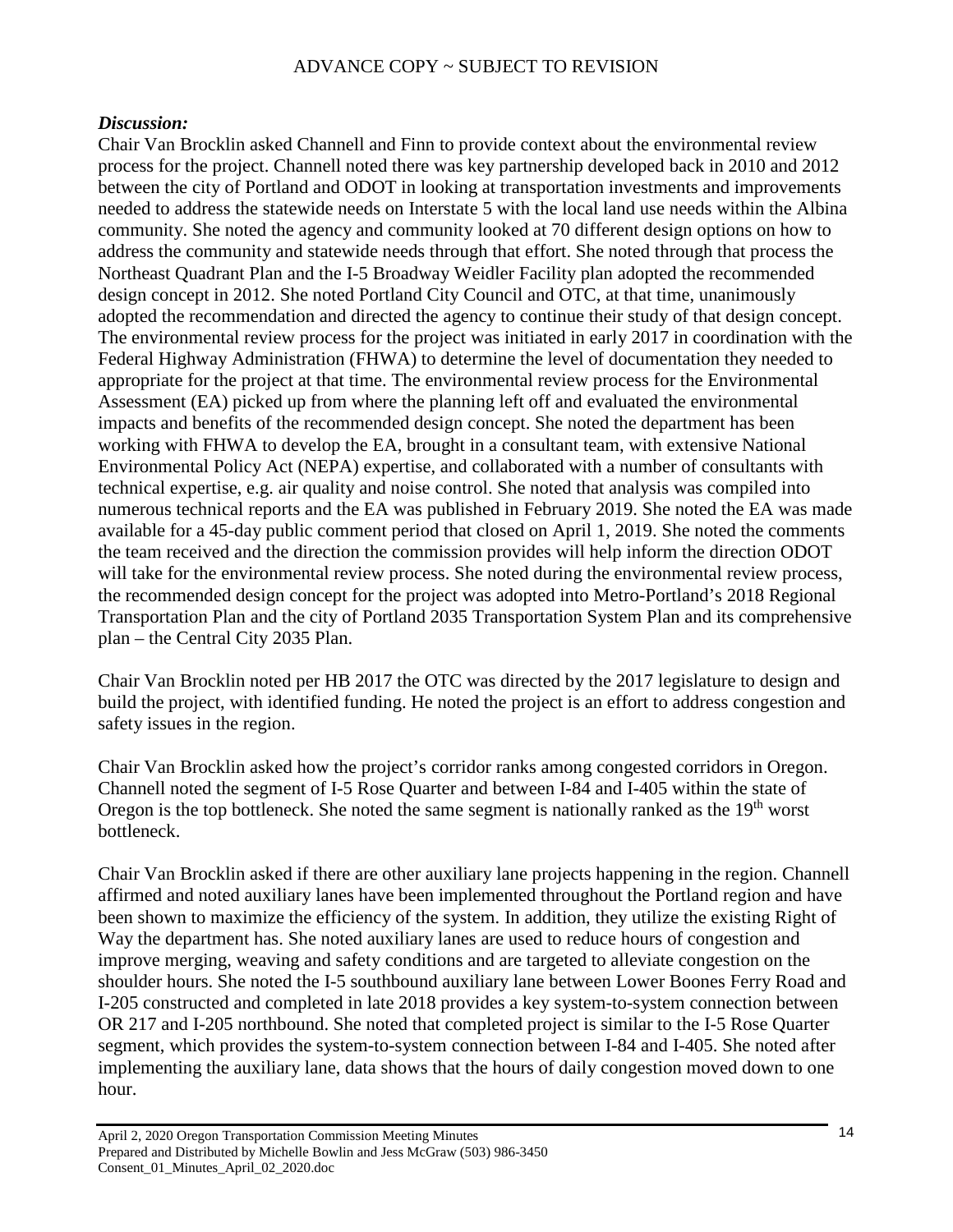Chair Van Brocklin asked for additional background regarding the January 2019 Air Quality Report. Channell noted as part of the EA and NEPA process one of the technical reports was prepared specific to air quality and the report was completed by an air quality consultant. She noted the analysis in the report used the US Environmental Protection Agency's model with inputs from the Metro Regional Transportation Demand model and represents a contemporary emissions model to estimate mobile sources at a project level for criteria related to air pollutants and air toxic. She noted as written in the EA through that technical analysis is that the project would not result in an increase in air pollutant emissions. In addition, there are mitigation measures identified in the report to identify additional best management practices that would be used during construction specifically to limit emissions during the construction phase.

Commissioner Callery asked if the department has identified the statewide impact of the congestion in the I-5 Rose Quarter corridor. Channell noted as part of the development of the project one of the reasons the project was identified in HB 2017 was because of the statewide significance that the project was bringing from improving travel reliability and that relates to freight and economic growth and movement of goods. She noted the department has not recently conducted a statewide economic analysis. She noted if that is of interest to the commission, the department could conduct an economic analysis. Callery noted he would appreciate the department conducting an economic analysis for the project. Finn noted the governor and a number of legislators met with businesses and concerned stakeholders from each region of the state to discuss the economic impact the corridor had on their business. Commissioner Brown noted during that tour, Region 3 noted the economic impact was their top concern. She noted after the tour and report they received that the I-5 Rose Quarter corridor bottleneck had an impact on the entire state.

Commissioner Callery noted based on his experience with both NEPA process and Environmental Impact Statement (EIS) process that the department doesn't need to pursue an EIS for the I-5 Rose Quarter Project. He noted the commission and the agency have committed to looking at sound and air quality issues as a separate component to the EA.

Commissioner Smith noted she read all the public comments the commission received and noted the commission has had two open sessions of public comments prior to COVID-19 lockdown. She noted the issues that have been raised are legitimate concerns that the commission is addressing through directives the commission approved in January 2020 such as working our partner agencies and community organizations, environmental and restorative justice, congestion pricing, and transit multimodal considerations. She noted the commission and agency are committed to those outcomes regardless of what path the agency takes in the NEPA process.

The commission noted they want to be a partner in a comprehensive solution to the regional and local community recognizing the agency is dealing with an asset that is a statewide and national significance part of the interstate system.

#### *Action:*

Commissioner Callery moved and seconded the motion to approve and direct ODOT to complete an Environmental Assessment. Chair Van Brocklin, Commissioners Brown, Simpson, Callery and Smith unanimously approved the motion.